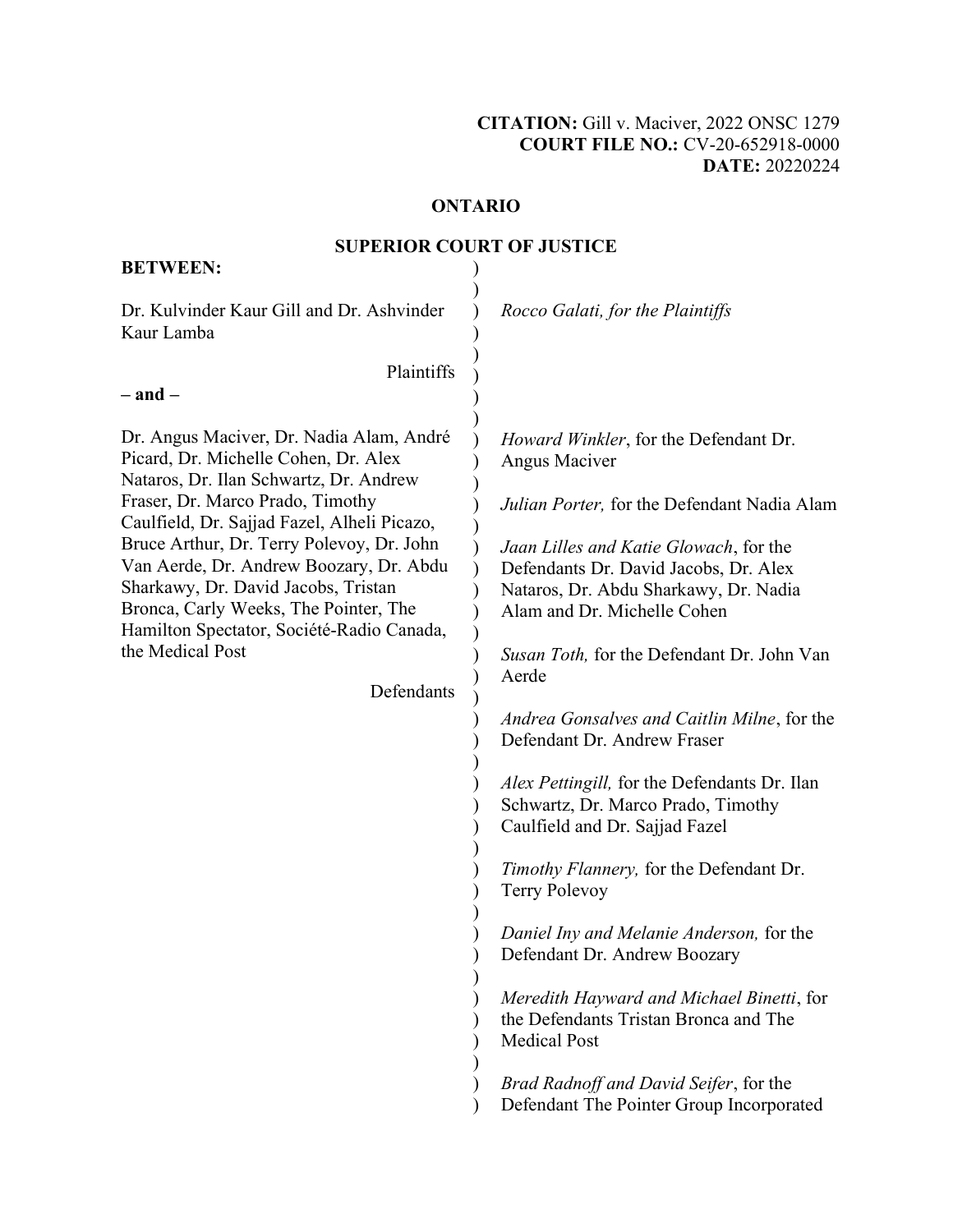*Andrew MacDonald and Carlos Martins, for* the Defendants André Picard and Carly the Defendants André Picard and Carly Weeks Weeks *George Pakozdi,* for the Defendant Alheli George Pakozdi, for the Defendant Alheli Picazo Picazo *Emma Carver,* for the Defendant Bruce Emma Carver, for the Defendant Bruce Arthur Arthur **HEARD:** September 27, 28 and 29, 2021 ) HEARD: September 27, 28 and 29, 2021 $\mathcal{L}$  $\mathcal{L}$  $\mathcal{L}$  $\lambda$ ) ) )  $\mathcal{L}$  $\lambda$ ) ) ) ) )

# **REASONS FOR DECISION**  REASONS FOR DECISION

# **Stewart J.**  Stewart J.

# **Nature of the Motions**  Nature of the Motions

[1] The Plaintiffs have initiated proceedings as against these more than 20 Defendants and [1] The Plaintiffs have initiated proceedings as against these more than 20 Defendants and claim damages in the aggregate of approximately \$12,000,000.00 for defamation and other claim damages in the aggregate of approximately \$12,000,000.00 for defamation and other purported causes of action. purported causes of action.

[2] The Defendants have brought these several motions pursuant to s. 137.1 of the *Courts of*  [2] The Defendants have brought these several motions pursuant to s. 137.1 of the Courts of *Justice Act* ("CJA"), R.S.0 1990, c C.43. Section 137.1 allows for the dismissal by judicial order Justice Act ("CJA"), R.S.O 1990, c C.43. Section 137.1 allows for the dismissal by judicial order of a proceeding that limits debate on matters of public interest. These motions are more commonly referred to as "anti-SLAPP" motions. A SLAAP refers to a strategic lawsuit against public participation, a characterization which the Defendants argue aptly attaches to the proceedings brought against them. of a proceeding that limits debate on matters of public interest. These motions are more commonly<br>referred to as "anti-SLAPP" motions. A SLAAP refers to a strategic lawsuit against public<br>participation, a characterization

[3] The Plaintiffs argue that the motions do not satisfy the test for dismissal at this early stage [3] The Plaintiffs argue that the motions do not satisfy the test for dismissal at this early stage and therefore submit that the relief requested by the Defendants should not be granted. and therefore submit that the relief requested by the Defendants should not be granted.

[4] The most relevant portions of Section 137.1 of the CJA provide as follows: [4] The most relevant portions of Section 137.1 of the CJA provide as follows:

### **Dismissal of proceeding that limits debate**  Dismissal of proceeding that limits debate

### **Purposes**  Purposes

137.1 (1) The purposes of this section and sections 137.2 to 137.5 are, 137.1 (1) The purposes of this section and sections 137.2 to 137.5 are,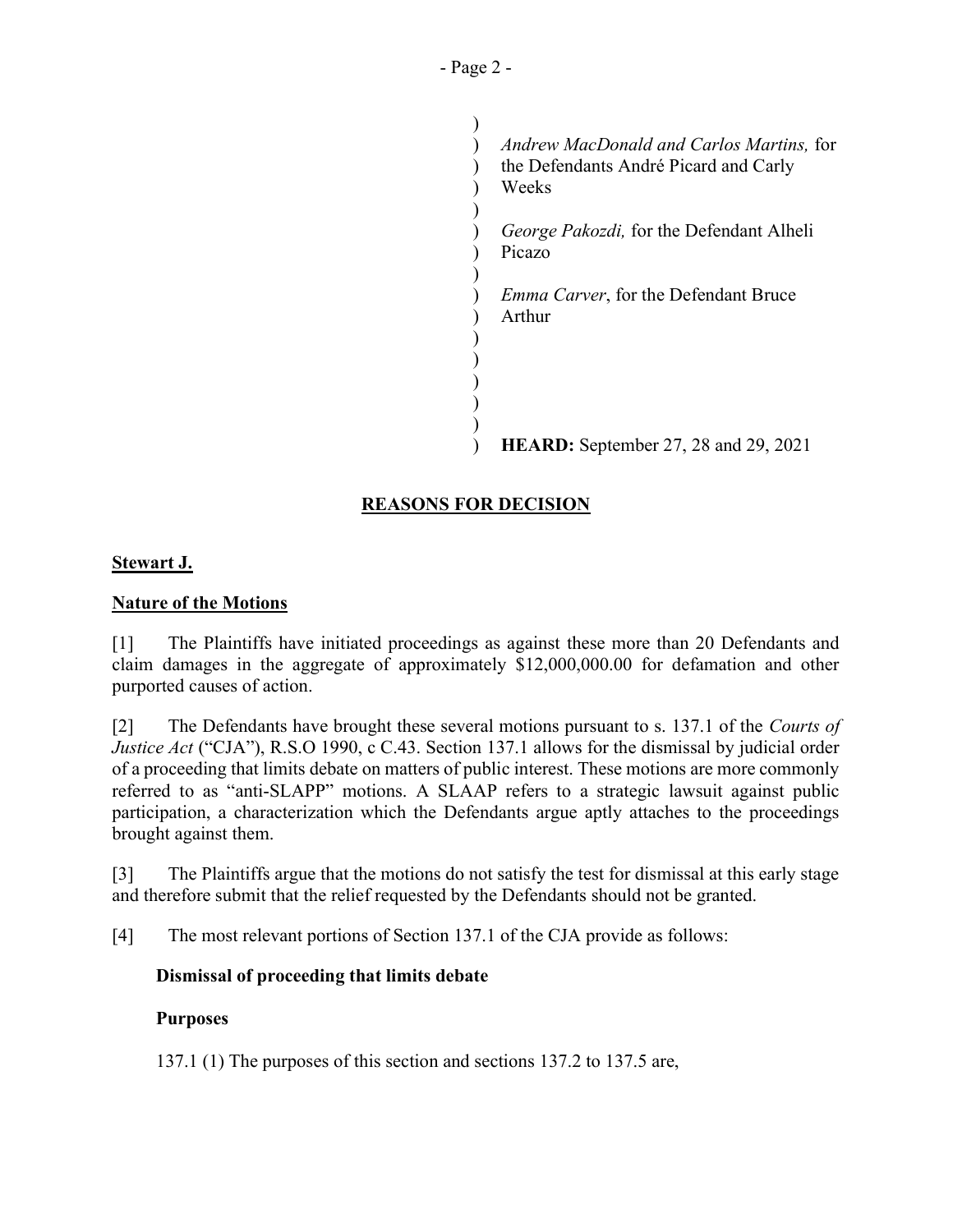(a) to encourage individuals to express themselves on matters of public (a) to encourage individuals to express themselves on matters of public interest; interest;

(b) to promote broad participation in debates on matters of public interest; (b) to promote broad participation in debates on matters of public interest;

(c) to discourage the use of litigation as a means of unduly limiting (c) to discourage the use of litigation as a means of unduly limiting expression on matters of public interest; and expression on matters of public interest; and

(d) to reduce the risk that participation by the public in debates on matters (d) to reduce the risk that participation by the public in debates on matters of public interest will be hampered by fear of legal action. 2015, c. 23, s.3. of public interest will be hampered by fear of legal action. 2015, c. 23, s.3.

# **Definition, "expression"**  Definition, "expression"

(2) In this section, (2) In this section,

"expression" means any communication, regardless of whether it is made verbally or non-"expression" means any communication, regardless of whether it is made verbally or nonverbally, whether it is made publicly or privately, and whether or not it is directed at a verbally, whether it is made publicly or privately, and whether or not it is directed at a person or entity. 2015, c. 23, s. 3. person or entity. 2015, c. 23, s. 3.

# **Order to dismiss**  Order to dismiss

(3) On motion by a person against whom a proceeding is brought, a judge shall, subject (3) On motion by a person against whom a proceeding is brought, a judge shall, subject to subsection (4), dismiss the proceeding against the person if the person satisfies the to subsection (4), dismiss the proceeding against the person if the person satisfies the judge that the proceeding arises from an expression made by the person that relates to a judge that the proceeding arises from an expression made by the person that relates to a matter of public interest. 2015, c. 23, s. 3. matter of public interest. 2015, c. 23, s. 3.

# **No dismissal**  No dismissal

(4) A judge shall not dismiss a proceeding under subsection (3) if the responding party (4) A judge shall not dismiss a proceeding under subsection (3) if the responding party satisfies the judge that, satisfies the judge that,

- (a) there are grounds to believe that, (a) there are grounds to believe that,
	- (i) the proceeding has substantial merit, and (i) the proceeding has substantial merit, and

(ii) the moving party has no valid defence in the proceeding; and (b) the harm likely to be or have been suffered by the responding party as (ii) the moving party has no valid defence in the proceeding; and (b) the harm likely to be or have been suffered by the responding party as

a result of the moving party's expression is sufficiently serious that the a result of the moving party's expression is sufficiently serious that the public interest in permitting the proceeding to continue outweighs the public interest in permitting the proceeding to continue outweighs the public interest in protecting that expression. 2015, c. 23, s. 3. public interest in protecting that expression. 2015, c. 23, s. 3.

[5] It is not disputed that the tort of defamation is governed by a well-established test requiring that three criteria be met: that three criteria be met:

> (a) that the words complained of were published, meaning that (a) that the words complained of were published, meaning that they were communicated to at least one person other than the plaintiff; plaintiff;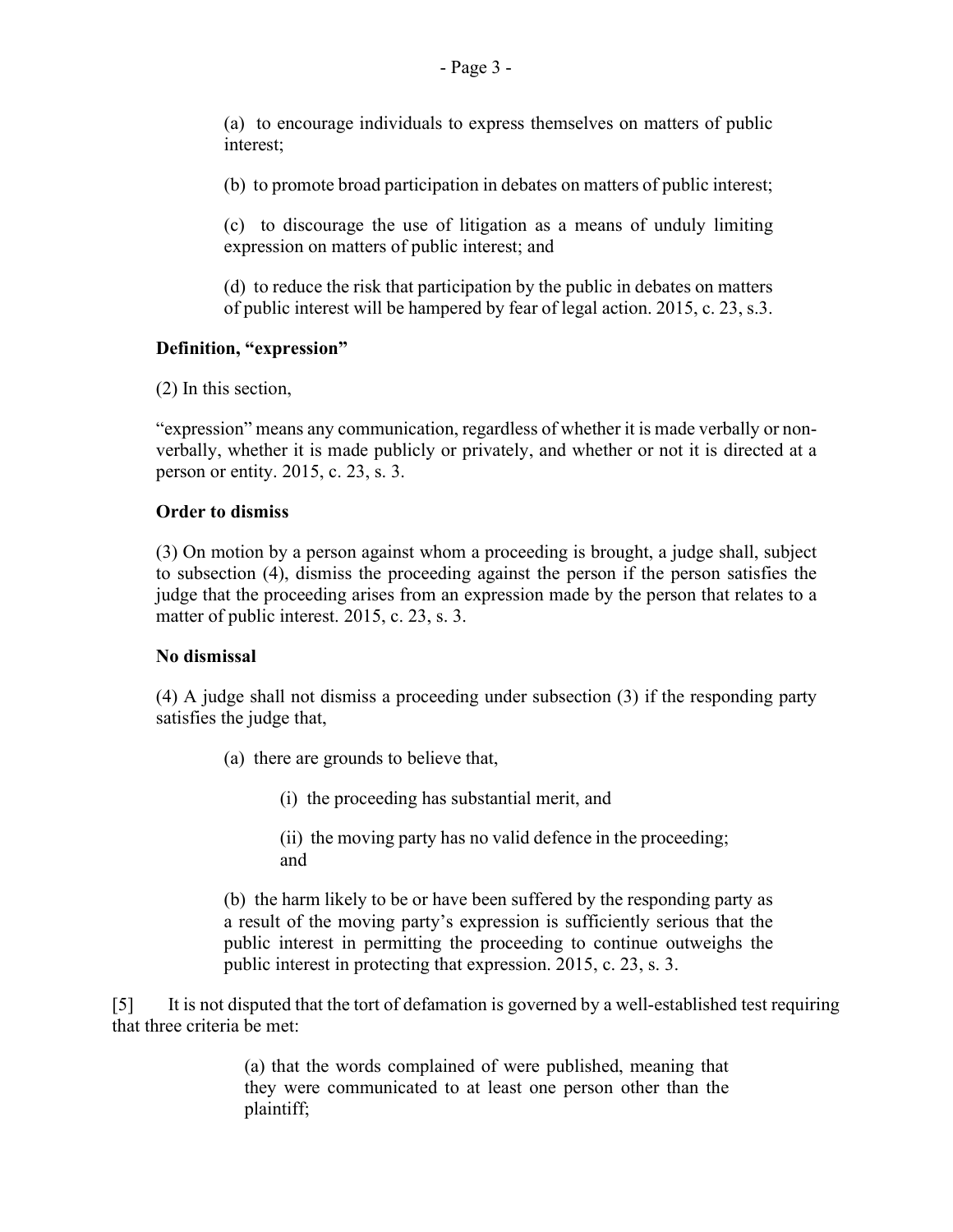(b) the words complained of referred to the plaintiff; and (b) the words complained of referred to the plaintiff; and

(c) the impugned words were defamatory, in the sense that they would tend to lower the plaintiffs reputation in the eyes of a (c) the impugned words were defamatory, in the sense that they would tend to lower the plaintiff's reputation in the eyes of a reasonable person. reasonable person.

[6] Even if the definition of defamation is met, a defendant may have several defences to rely [6] Even if the definition of defamation is met, a defendant may have several defences to rely<br>on to escape liability. These include justification, fair comment, qualified privilege and responsible journalism (see: *Grant v. Torstar Corp.,* 2009 SCC 61). journalism (see: Grant v. Torstar Corp., 2009 SCC 61).

[7] In order to properly consider the issues raised by a motion brought pursuant to s. 137.1 [7] In order to properly consider the issues raised by a motion brought pursuant to s. 137.1 evidence may be filed by the parties to provide background and context to an impugned statement evidence may be filed by the parties to provide background and context to an impugned statement as well as to establish the chances of success of the claims and any available defences. as well as to establish the chances of success of the claims and any available defences.

[8] Subsections 137.1(3) and (4) of the CJA set out a two-part test for a motion to dismiss an [8] Subsections 137.1(3) and (4) of the CJA set out a two-part test for a motion to dismiss an action on this basis. First, the defendant has the onus of showing that the plaintiff's proceeding action on this basis. First, the defendant has the onus of showing that the plaintiff's proceeding<br>arises from an expression that "relates to a matter of public interest". If the defendant meets that threshold, the court must dismiss the action unless the plaintiff satisfies the court that there are threshold, the court must dismiss the action unless the plaintiff satisfies the court that there are<br>grounds to believe the proceeding has substantial merit, that there are grounds to believe that the defendant has no valid defence, and that the harm suffered by the plaintiff is sufficiently serious defendant has no valid defence, and that the harm suffered by the plaintiff is sufficiently serious<br>such that the public interest in allowing the proceeding to continue outweighs the public interest in protecting that expression. in protecting that expression.

[9] It is instructive to repeat that, once it has been established by the Defendants that the [9] It is instructive to repeat that, once it has been established by the Defendants that the impugned communication relates to a matter of public interest, the burden on these motions rests on the Plaintiffs to establish that there is substantial merit to each of their claims. on the Plaintiffs to establish that there is substantial merit to each of their claims.

[10] The three factors that comprise the plaintiff's onus to meet the second branch of the test [10] The three factors that comprise the plaintiff`s onus to meet the second branch of the test are conjunctive. If the plaintiff fails to meet the onus on any one of those three requirements, the action must be dismissed. action must be dismissed.

[11] The Supreme Court of Canada has considered the test for dismissal under s. 137.1 and has [11] The Supreme Court of Canada has considered the test for dismissal under s. 137.1 and has expressed views on issues related to the approach to be applied thereunder in two recent decisions: expressed views on issues related to the approach to be applied thereunder in two recent decisions: *1704604 Ontario Ltd. V. Pointes Protection Association,* 2020 SCC 22 and *Bent v. Platnick,* 2020 1704604 Ontario Ltd. V. Pointes Protection Association, 2020 SCC 22 and Bent v. Platnick, 2020 SCC 23. SCC 23.

[12] In *Pointes Protection,* "substantial merit" was defined as a real prospect of success. The [12] In Pointes Protection, "substantial merit" was defined as a real prospect of success. The requirement was further refined in *Bent v. Platnick* as demonstrating a prospect of success that need not be demonstrably likely, but one that weighs more in favour of the plaintiff. need not be demonstrably likely, but one that weighs more in favour of the plaintiff.

[13] Substantial merit has been described as a more demanding standard than that applicable on [13] Substantial merit has been described as a more demanding standard than that applicable on<br>a motion to strike a claim pursuant to Rule 21 of the *Rules of Civil Procedure* for failure to disclose a cause of action. Accordingly, more than merely some chance of success is required. In *Bent v.*  a cause of action. Accordingly, more than merely some chance of success is required. In Bent v. *Platnick,* was stated (at para. 49): Platnick, was stated (at para. 49):

> ...for an underlying proceeding to have "substantial merit", it must have a …for an underlying proceeding to have "substantial merit", it must have a real prospect of success — in other words, a prospect of success that, while not amounting to a demonstrated likelihood of success, tends to weigh more not amounting to a demonstrated likelihood of success, tends to weigh more